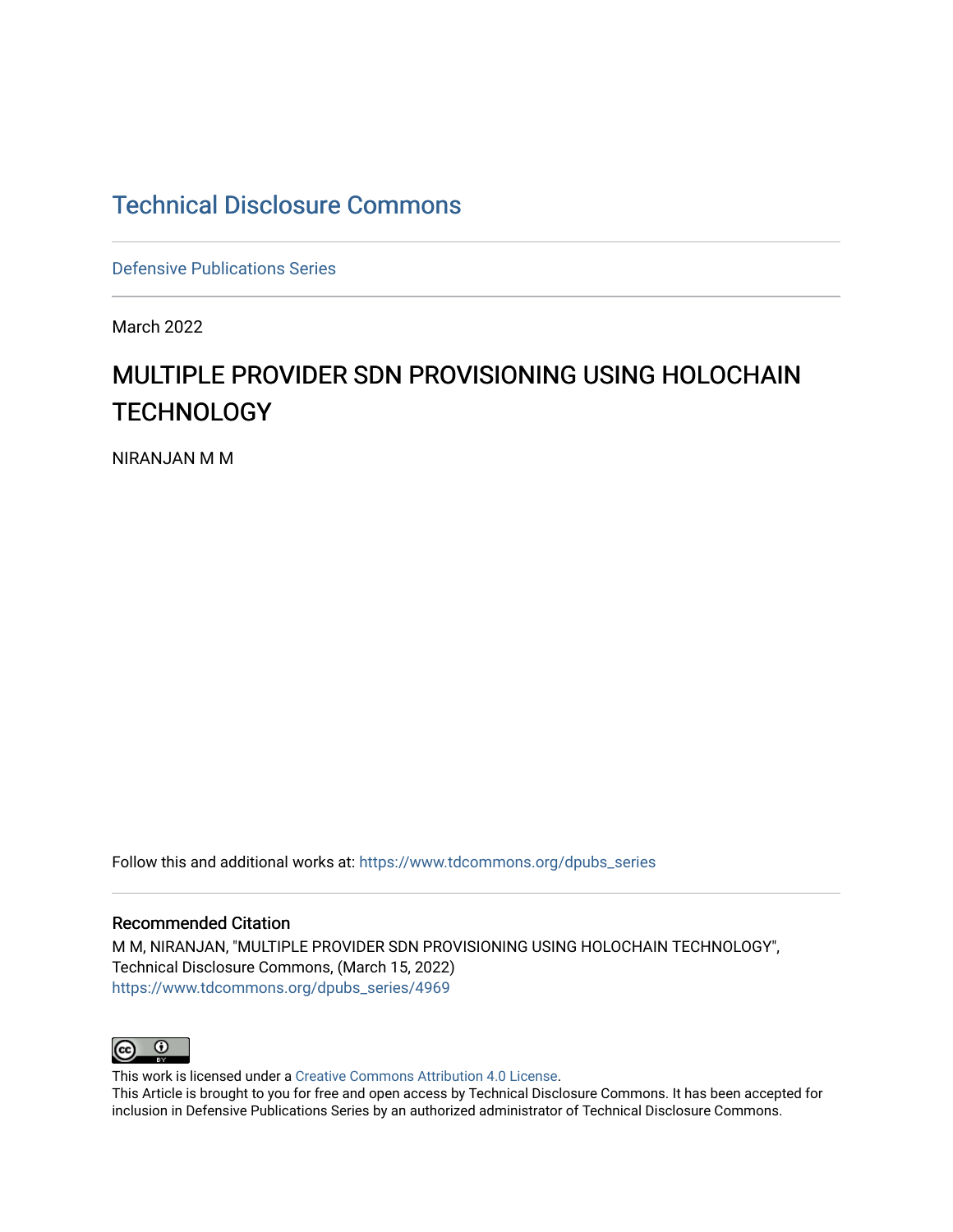#### MULTIPLE PROVIDER SDN PROVISIONING USING HOLOCHAIN TECHNOLOGY

### AUTHOR: NIRANJAN M M

#### ABSTRACT

Typically, SDN controller manage network devices (Router, Switches, Servers etc.,) within given service provider or enterprise domains. These controllers are either deployed centrally or distributed across provider network to provide redundancy, however the scope of network devices they manage are limited within operator's domain. Many service providers want to launch end-toend fully automated enterprise services extending across other service providers. They may deploy SDN controllers to program and manage configuration within their own networks; however, coordination of provisioning services in another provider network is either manual or extremely difficult. The techniques presented herein propose method which enables securing end-to-end services in multiple provider SDN deployments using service and flow-based security policies. These services and security policies are based on a variety of attributes such as parameters associated with SDN controllers and devices/switches, context information such as location and routing information, and services accessed in SDN as well as security attributes associated with the controllers and switches in different domains. In short, call these as "Policy Attributes", which are significant for securing end to end services in multiple provider SDN deployments. With the techniques presented herein, SDN controllers in multiple provider deployments will be able to securely exchange provisioning configurations, policy parameters, request and share resources based on the access control policies without compromising on privacy.

#### DETAILED DESCRIPTION

Typically, SDN controller manage network devices (Router, Switches, Servers etc.,) within given service provider or enterprise domains. These controllers are either deployed centrally or distributed across provider network to provide redundancy, however the scope of network devices they manage are limited within operator's domain. New enterprise services e.g., L2/L3 VPN, EVPN, 5G network slicing etc., are likely to extend beyond one operator's domain. Hence, for providing global services, they might involve many operators across geographies involving different carriers.

Many service providers want to launch end-to-end fully automated enterprise services extending across other service providers. They may deploy SDN controllers to program and manage configuration within their own networks; however, coordination of provisioning services in another provider network is either manual or extremely difficult. The deployment of enterprise services across different service provider is not automated due to lack of SDN controllers' integration.

Even if some techniques provide secure mechanism for an SDN controller from one operator to communicate and pass configuration/policy parameters to SDN controller of another operator, but they lack providing policy-based access control along with privacy, when extending services across multiple service providers.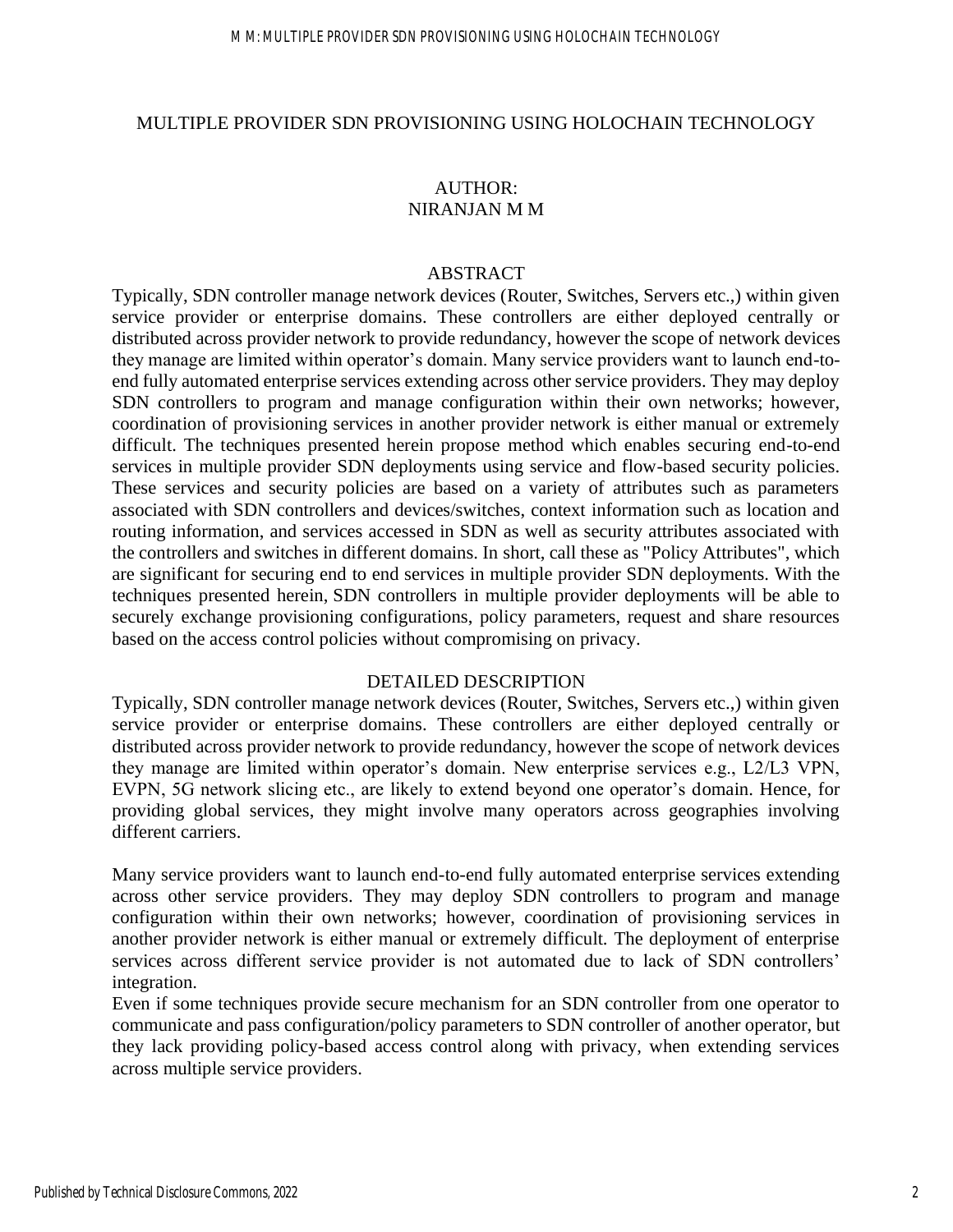The techniques presented herein propose method which enables securing end-to-end services in multiple provider SDN deployments using service and flow-based security policies. These services and security policies are based on a variety of attributes such as parameters associated with SDN controllers and devices/switches, context information such as location and routing information, and services accessed in SDN as well as security attributes associated with the controllers and switches in different domains. In short, call these as "Policy Attributes", which are significant for securing end to end services in multiple provider SDN deployments.

As per this method, each SDN Controller (Peer-1) acts as a Holochain node and consider passing provisioning parameters to another SDN controller (Peer-2) (via the Holochain network) as a "transaction" (let us say T1), which gets recorded in the ledger of both the peers. Holochain technology make sure, the transaction T1 is passed over the encrypted channel, tamper-proof (not modified, not repeated) and authentic. And validation rules setup between Peer-1 and Peer-2 makes sure, access control along with privacy is maintained so that any other SDN controller (let us say, Peer-3) will not be able to know what all the services and security policies are used between Peer-1 and Peer-2. Validation Rules are defined as per the "Policy Attributes".

In this method, each service provider has SDN controllers and number of devices (Switches/Routers/WLC) managed by those SDN controllers. SDN controllers are enabled with Holochain functionality. Validation rules are setup according to service and security policies defined, also called as "Policy Attributes". Holochain will have validation rules and would be the first entry in the local hash-chain. Same validation rules are used between the peers (SDN Controllers) which provides sort of access control and privacy. Validation rules govern who are all allowed to join a network and see its data. In other words, validation rules make sure only allowed user/node can join the Holochain network and see its data. Validation rules can be used to validate the structured data, upper/lower bounds of numbers, string lengths, non-empty fields, or correctly formatted content. Validation rules can make sure transactions are legitimate. Here only validation rules require global consensus compared to Blockchain where every transaction need global consensus. With these validation rules as the foundation, each peer keeps an immutable record (transaction) of their own actions on a local hash-chain. Each hash-chain entry (record/transaction) is cryptographically signed to prove authorship and ensure accountability. Transactions are mutually counter signed by both the peers (here, SDN Controllers). They can audit each other's chains before agreeing to the transaction. Holochain DHT confirm the provenance of every piece of data (transaction), validate the signature of its author and make sure it is already committed to their local hash-chain. Mutually signed published transaction on the Holochain DHT makes tamper-proof.

With this method, SDN controllers in multiple provider deployments will be able to securely exchange provisioning configurations, policy parameters, request and share resources based on the access control policies without compromising on privacy.

Figure-1 describes the high-level architecture of SDN Controllers in Multi-Provider deployment using Holochain Technology.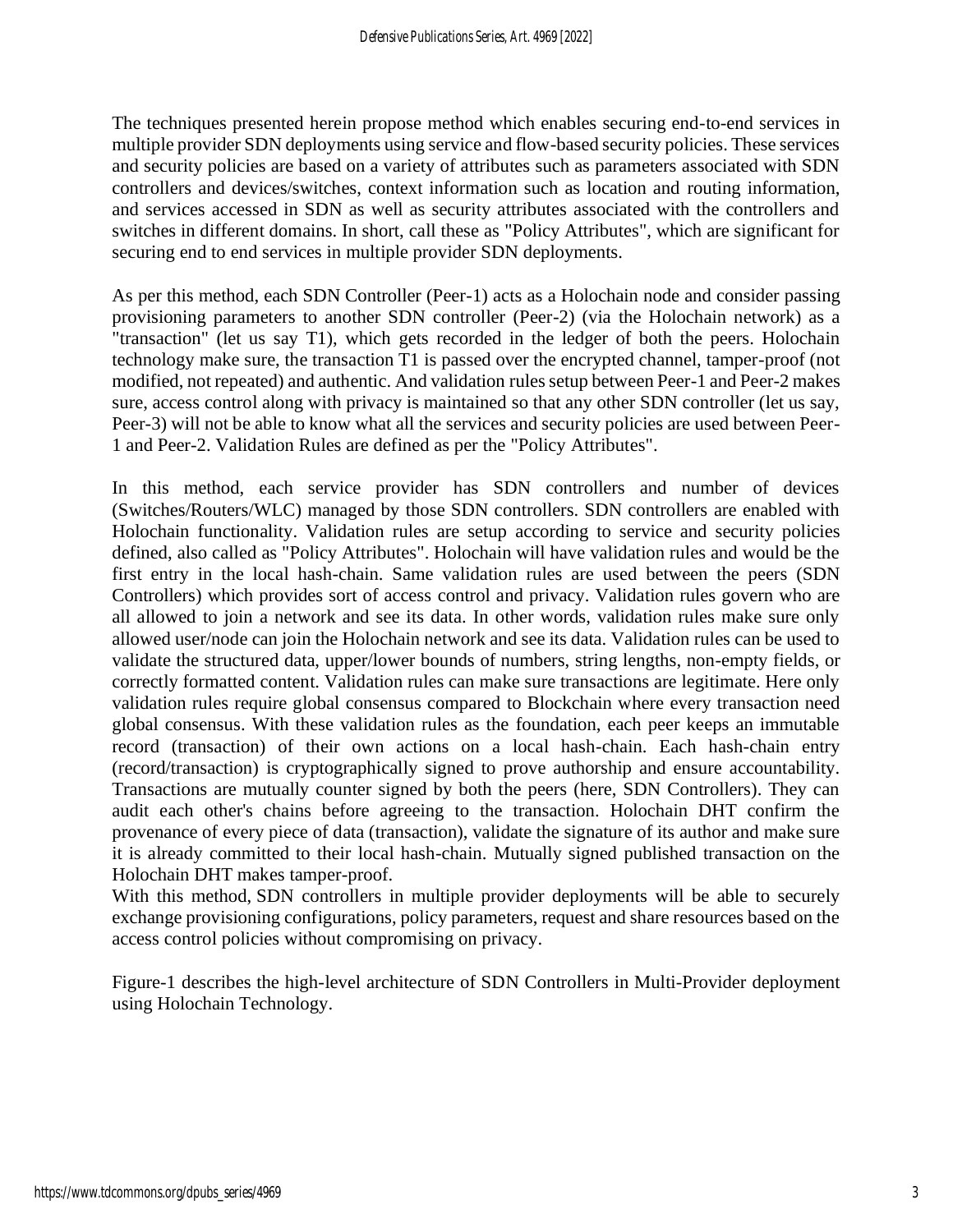



Let us consider, Peer-1 wants to exchange provisioning configurations and policy parameters with the Peer-2 (Let us say, as Transaction T1).

- Peer-1 Sign the Transaction T1 (using its Private Key SK).
- Peer-1 sends the Signed Transaction T1 to the Peer-2.
- Peer-2 Validate the Transaction T1 received from the Peer-1 (using Public Key PK of Peer-1).
- Peer-2 Sign the Transaction T1 before adding to the Local Hash-chain (now Mutually Signed).
- Peer-2 adds Mutually Signed Transaction T1 to its Local Hash-chain.
- Peer-2 sends Mutually Signed Transaction T1 to the Peer-1.
- Peer-2 Publish/Send Mutually Signed Transaction T1 to the shared DHT.
- Peer-1 adds Mutually Signed Transaction T1 to its Local Hash-chain.
- Peer-1 Publish/Send Mutually Signed Transaction T1 to the shared DHT.

Figure-2 describes the peer-to-peer communication between SDN providers using Holochain.